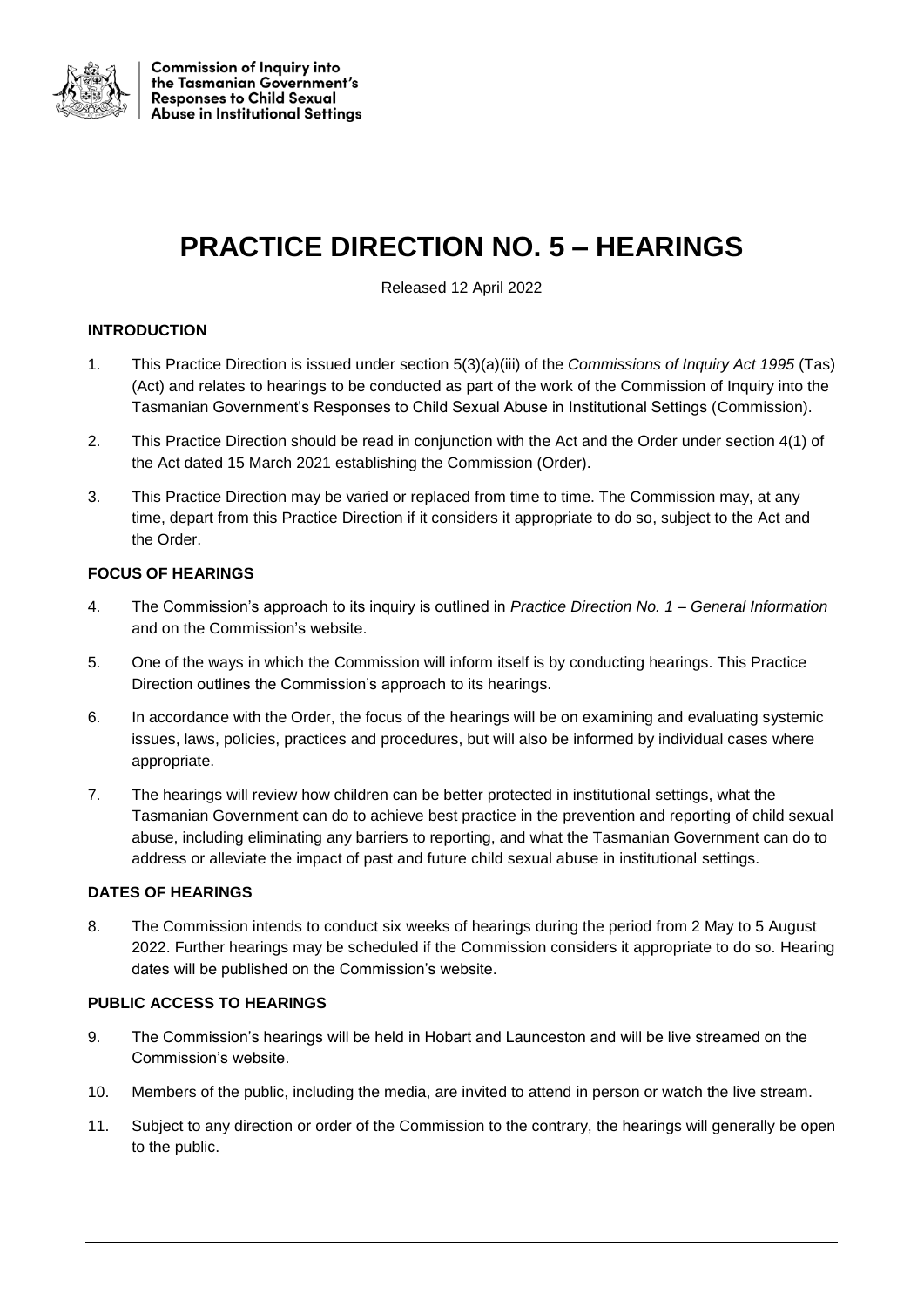

**Commission of Inquiry into** the Tasmanian Government's **Responses to Child Sexual Abuse in Institutional Settings** 

- 12. Some of the evidence given at the hearings may be subject to orders that restrict or prohibit the publication of information (discussed below) and some hearings may be closed to the public (discussed below).
- 13. The location of the hearing venues will be published on the Commission's website.

# **COVID-SAFE HEARINGS**

- 14. The health, safety and wellbeing of the community and Commission staff is the highest priority of the Commission. The Commission will conduct its hearings in accordance with its *COVID-19 Vaccination Policy* (Vaccination Policy) which is available on the Commission's website. In accordance with this Vaccination Policy, all individuals (including witnesses, lawyers, members of the public and media) must be fully vaccinated in order to attend the hearings in person, and must show proof of their vaccination status upon entry into the hearing venues and to a Commission staff member upon request. Further information in relation to these requirements is available in the Vaccination Policy.
- 15. The Commission will conduct its hearings in accordance with any relevant directions made under the *Public Health Act 1997* (Tas). Under those Directions, or at the Commission's discretion as a condition of entry to the hearings, face masks may be required to be worn at the hearing venues.
- 16. Due to the need to conduct the hearings in accordance with COVID-safe practices, and the consequential need to limit the number of people in the hearing room, it may also be necessary to limit the people in the hearing room to:
	- the Commissioners
	- Counsel Assisting the Commission
	- the Commission's lawyers and staff
	- any witnesses who have been issued a notice to attend to give evidence on the relevant date and time (and any support person for such witnesses)
	- the legal representatives of any person or organisation with leave to appear at the relevant hearing, and
	- any person or organisation with leave to appear at the relevant hearing.

# **RULES OF EVIDENCE**

1

- 17. In accordance with section 20 of the Act, the Commission is not bound by the rules of evidence.
- 18. Subject to compliance with the Act and the Order, the Commission may determine its own procedures in conducting its inquiry and controlling its proceedings. 1

<sup>1</sup> *Commissions of Inquiry Act 1995* (Tas) ss 5(3)(a)(iii), 12(1)(a).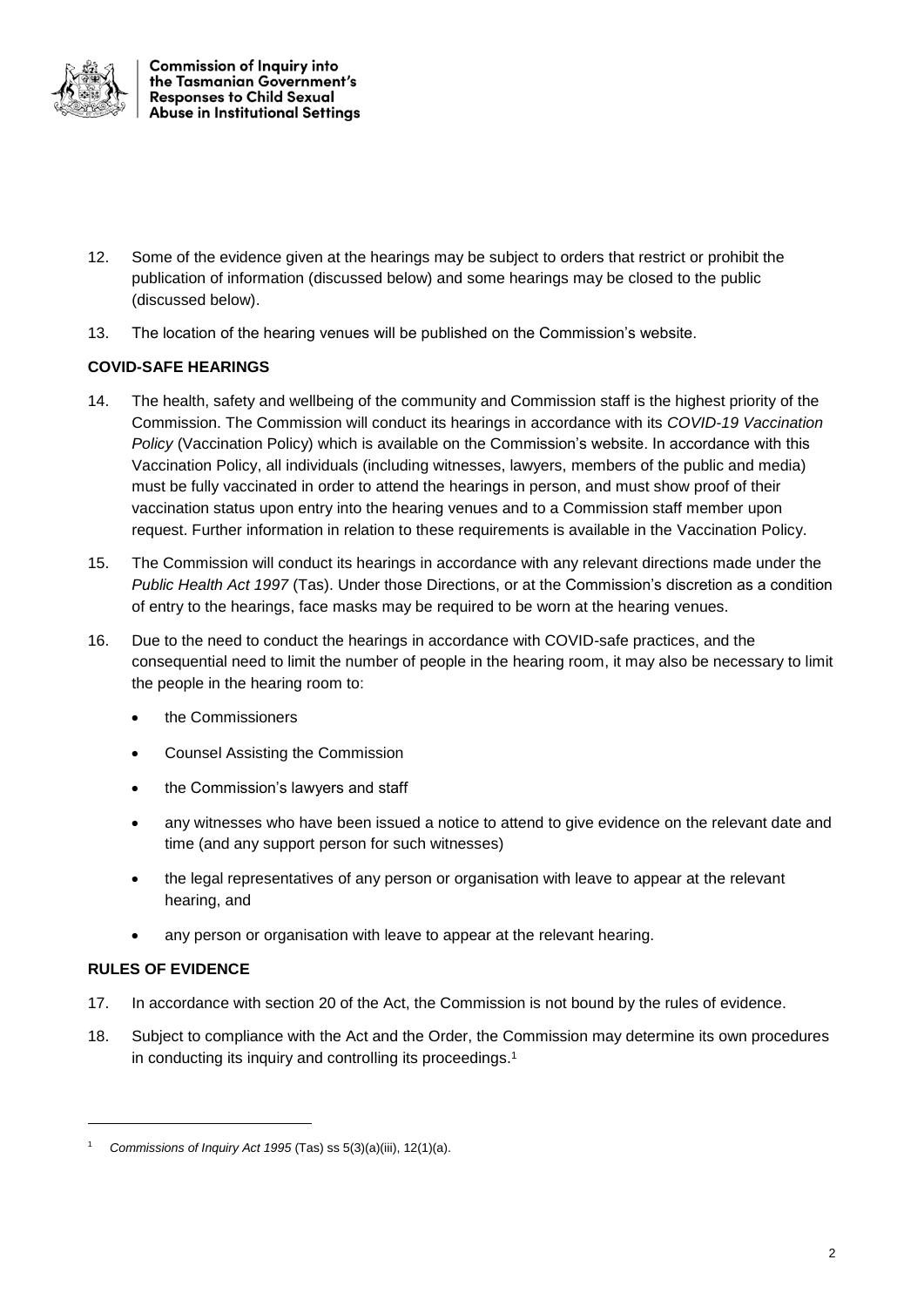

#### **WITNESSES**

- 19. Subject to the control of the President of the Commission (or presiding Commissioner), Counsel Assisting the Commission will determine:
	- who is to be called as a witness at the hearings, and
	- the order in which those witnesses are called and examined.
- 20. It may be necessary for Counsel Assisting to call some witnesses to give evidence on more than one occasion.
- 21. Witnesses to be called by Counsel Assisting may be identified from:
	- written submissions made to the Commission
	- consultations and sessions with a Commissioner
	- other research activities by the Commission, and
	- submissions made by persons or organisations granted leave to appear (discussed below).
- 22. The Commission may decide to receive the evidence of a witness orally or by written statement or both.
- 23. The Commission may request any person or organisation to give evidence by serving them with a notice to attend to give evidence or to prepare a statement.
- 24. The Commission will generally require witnesses to give evidence on oath or affirmation.
- 25. The Commission may require witnesses to give evidence concurrently with other witnesses.

#### **Leave to cross-examine a witness**

- 26. The Commission controls who participates in its hearings. Leave to appear is the term used when the Commission grants permission to a person or organisation to participate in its hearings by allowing that person or organisation to ask questions of witnesses and make arguments or submissions to the Commissioners.
- 27. How to apply for leave to appear is outlined in *Practice Direction No. 2 – Leave to Appear* and on the Commission's website.
- 28. Subject to the control of the President of the Commission (or presiding Commissioner), all witnesses will be called to give evidence and then be examined by Counsel Assisting. Where a person or organisation has been granted leave to appear, that person or organisation (or any legal representative) may also seek leave to examine or cross-examine a witness. Leave to examine or cross-examine a witness will be subject to the discretion of, and any limitations or conditions imposed by, the President (or presiding Commissioner).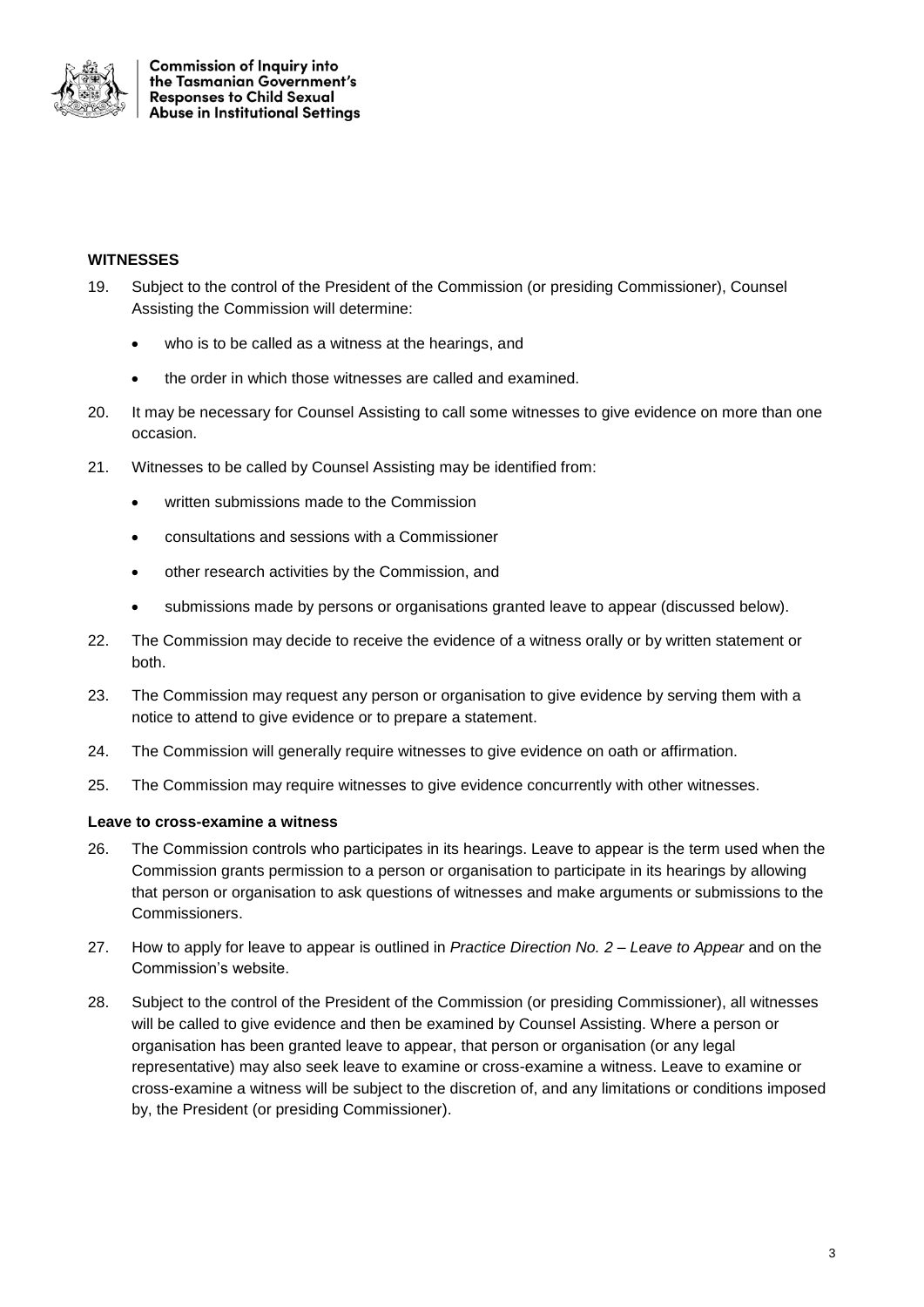

**Commission of Inguiry into** the Tasmanian Government's **Responses to Child Sexual Abuse in Institutional Settings** 

# **RESTRICTED PUBLICATION ORDERS**

- 29. The Commission may, in accordance with section 14 of the Act, make an order prohibiting or restricting the public reporting of certain information (restricted publication order).
- 30. A Commissioner may make a restricted publication order prohibiting or restricting the publication of:
	- any information that may enable a person who has given, or who is to give, information or evidence to the Commission to be identified
	- the identity of any other person, or
	- any information or evidence given to the Commission for the purposes of its inquiry.
- 31. A Commissioner may make a restricted publication order if it is satisfied that the public interest in the reporting of that hearing, or the publication of that information, is outweighed by any other consideration, including public security, privacy of personal or financial affairs, or the rights of any person to a fair trial.
- 32. A person, or their legal representative, may apply in writing for the making of a restricted publication order if they have been:
	- served with a notice requiring them to:
		- appear before the Commission to give evidence orally at a hearing (e.g. a witness)
		- prepare a statement
		- produce any document or thing in their possession or control which the Commission considers relevant to its inquiry, or
	- granted leave to appear in respect of any witness or evidence to be given at a hearing.
- 33. Notice of any such application must be given to the Commission's lawyers as soon as possible once the basis for the application is identified and three business days before the relevant witness is required to appear before the Commission. A person served with a notice to produce documents or prepare a statement who wishes to apply for a restricted publication order should make the application at the time of production.
- 34. All applications must be made in writing and must address the basis for the application with regard to the matters (where relevant) identified in section 14 of the Act, including public security, privacy of personal or financial affairs or the right of any person to a fair trial.
- 35. The Commission may also make a restricted publication order on its own motion.
- 36. Upon the making of a restricted publication order, the Commission will announce the terms of the order prior to calling a witness at its hearings. Copies of orders will be published outside the door of the hearing room and may be published to the Commission's website.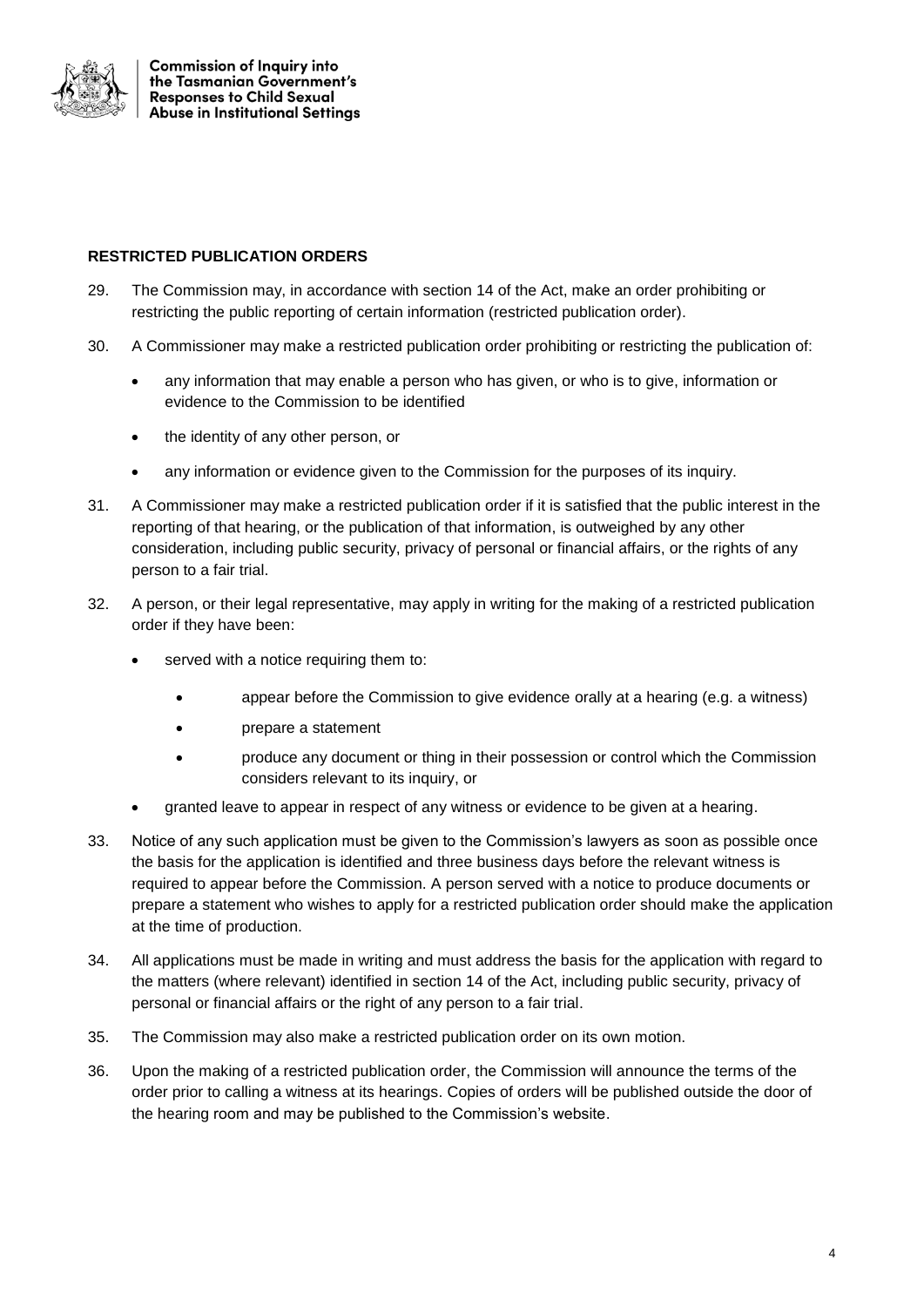

**Commission of Inguiry into** the Tasmanian Government's **Responses to Child Sexual Abuse in Institutional Settings** 

- 37. Hearings subject to a restricted publication order may not be live streamed on the Commission's website. Redactions may also be made to the hearing transcript prior to publication (discussed below).
- 38. Failure to comply with the terms of a restricted publication order is punishable by fine, imprisonment or both.

# **EXCLUSION ORDERS (CLOSED HEARINGS)**

- 39. The Commission recognises the public interest in its hearings. The Commission also recognises that in some circumstances, it may be necessary or appropriate to receive part or all of the evidence from a witness or witnesses in a restricted or closed hearing.
- 40. The Commission may, in accordance with section 13(2) of the Act, make an order excluding a person or persons from a hearing (exclusion order). Such orders may, for example, enable a witness to give their evidence privately with only certain people present in the hearing room, such as the Commissioners, Counsel Assisting, the Commission's lawyers and staff, the legal representatives of any person or organisation with leave to appear at the relevant hearing and any support person for a witness. All other people, including media, may be required to leave the hearing room.
- 41. Closed hearings will not be live streamed on the Commission's website.
- 42. A person, or their legal representative, may apply in writing for the making of an exclusion order if they have been:
	- served with a notice requiring them to appear before the Commission to give evidence orally at a hearing, or
	- granted leave to appear in respect of any witness or evidence to be given at a hearing.
- 43. Notice of any such application must be given to the Commission's lawyers as soon as possible once the basis for the application is identified and three business days before the relevant witness is required to appear before the Commission.
- 44. All applications must be in writing and must address the basis for the application with regard to the matters (where relevant) identified in section 13(2) of the Act, including public security, privacy of personal or financial affairs or the right of any person to a fair trial.
- 45. The Commission may also make an exclusion order on its own motion.
- 46. If the Commission intends to make an exclusion order, it will announce that intention to the public during an earlier hearing in accordance with section 13(3) of the Act. Copies of orders will be published outside the door of the hearing room and may be published to the Commission's website.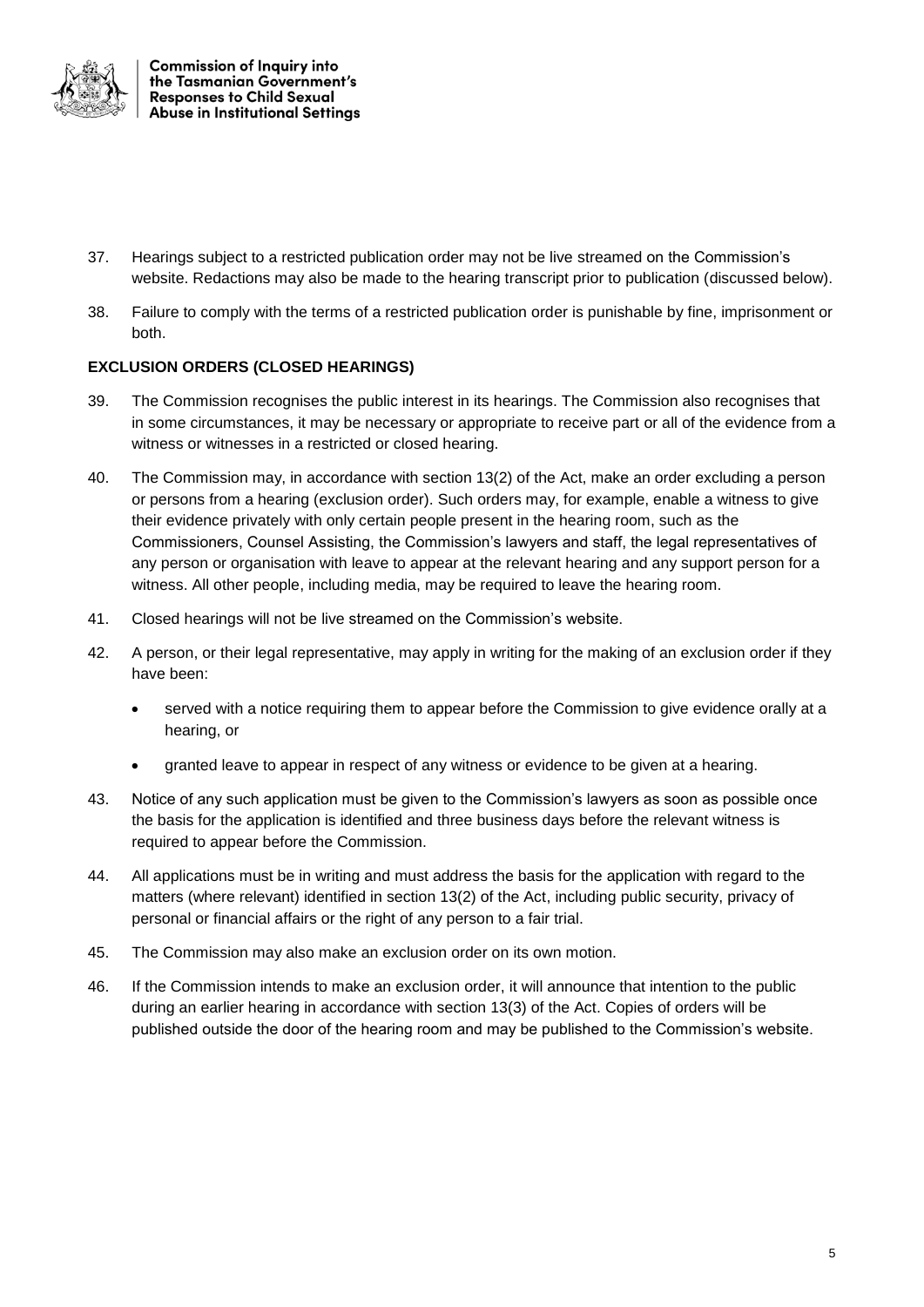

**Commission of Inquiry into** the Tasmanian Government's **Responses to Child Sexual Abuse in Institutional Settings** 

# **PUBLICATION OF EVIDENCE**

- 47. Subject to any direction or order of the Commission to the contrary, the Commission proposes to adopt the following procedures in respect of evidence given at the hearings:
	- transcripts of evidence at the hearings will be placed on the Commission's website as soon as possible after it becomes available, and generally by 10.00am the following day
	- witness statements of witnesses called to give evidence at the hearings will be available on the Commission's website as soon as possible after the witness has given evidence, and
	- documents received into evidence at the hearings will be available on the Commission's website as soon as possible after the document has been tendered.

# **COMPLIANCE WITH NOTICES TO APPEAR TO GIVE EVIDENCE**

- 48. From time to time the Commission may issue a notice to compel a person to appear to give evidence as a witness at its hearings (notice to appear) under section 22 of the Act.
- 49. In accordance with sections 27 and 28 of the Act, a person may be held in contempt of the Commission if they:
	- refuse or fail to comply with a notice to appear to give evidence without reasonable excuse (in which case the Commission may apply to a magistrate for a warrant to have that person apprehended and brought before the Commission)
	- refuse to be sworn in by oath or affirmation
	- refuse or otherwise fail to answer a question put by Counsel Assisting or a Commissioner
	- refuse or fail to answer a question put properly by a witness or a legal representative who has been granted leave to ask such a question
	- have appeared before the Commission as a witness and then fail to continue to attend the Commission's hearings each day until excused, or
	- do any other act which, if the Commission were a court, would be in contempt of court.
- 50. A contempt of the Commission is punishable by a fine, imprisonment or both.
- 51. A person served with a notice to appear may make a claim to the Commission that the person has a reasonable excuse for failing to comply with the notice. A person may make a claim of reasonable excuse by:
	- notifying the Commission's lawyers in writing of the claim, accompanied by a short written submission of no more than five pages setting out the basis upon which each claim is made, and
	- making that claim three business days prior to the appearance date.